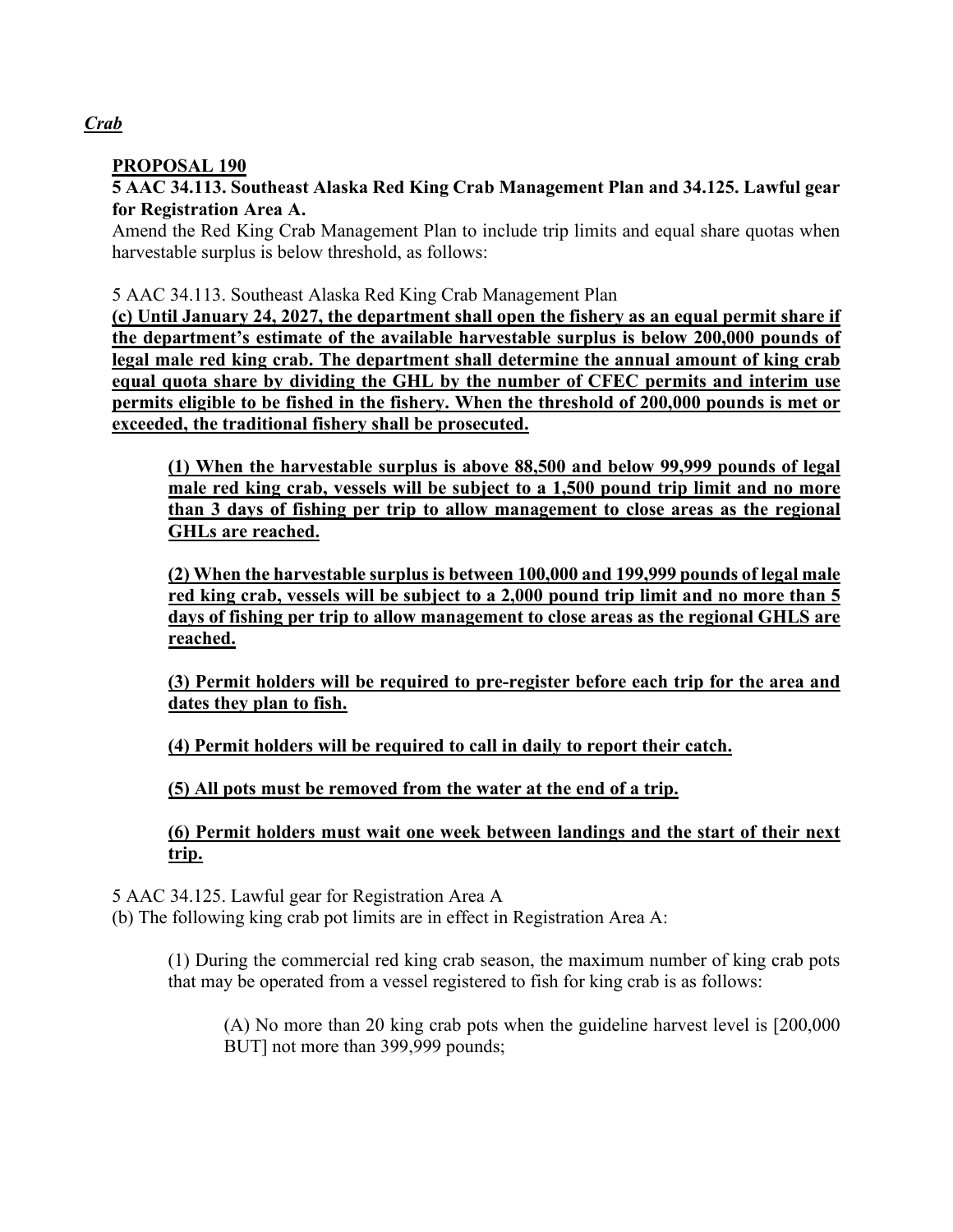(B) no more than 30 king crab pots when the guideline harvest level is at least 400,000 but not more than 499,999 pounds;

(C) no more than 40 king crab pots when the guideline harvest level is at least 500,000 but not more than 599,999 pounds;

(D) no more than 50 king crab pots when the guideline harvest level is 600,000 pounds or more;

**What is the issue you would like the board to address and why?** We are looking for a way to prosecute a red king crab fishery at an economic threshold lower than 200,000 pounds of legal red king crab. This minimum threshold has not been addressed in several years, while the red king crab market price has increased. The minimum threshold was first set at 300,000 pounds in 1988 and later lowered to 200,000 in 2002 by the request of the industry and processors in response to the rising value of red king crab. According to ADF&G fishery ex-vessel prices, since 2000, the statewide average price of red king crab has increased from \$4.74 a pound to \$9.27 in 2018. We set this regulation to sunset before the start of the 2027/2028 season to allow this fishery management plan change a trial period of two board cycles. We mirrored the Chatham and Clarence sablefish equal quota share fisheries and realize that not all eligible permits will register to fish or land their full quota shares.

**PROPOSED BY:** Petersburg Vessel Owner's Association and Southeast Alaska Fishermen's Alliance (HQ-F20-073) *\*The author of this proposal was incorrectly listed as the Alaska Department of Fish & Game in an earlier version.*  \*\*\*\*\*\*\*\*\*\*\*\*\*\*\*\*\*\*\*\*\*\*\*\*\*\*\*\*\*\*\*\*\*\*\*\*\*\*\*\*\*\*\*\*\*\*\*\*\*\*\*\*\*\*\*\*\*\*\*\*\*\*\*\*\*\*\*\*\*\*\*\*\*\*\*\*\*\*

## **PROPOSAL 191**

## **5 AAC 34.113. Southeast Alaska Red King Crab Management Plan.**

Amend the *Southeast Alaska Red King Crab Management Plan* to base harvestable surplus on historical fishery performance information when surveys are not available, as follows:

5 AAC 34.113. Southeast Alaska Red King Crab Management Plan

(c) Until January 1, 2027, the department shall open all areas except Section 11A, for a fishery on even-years for a minimum of 3 days and maximum of 7 days. Managers can close areas on 5 hours notice, based on commercial CPUE. In the event an area has a high CPUE, managers may choose to re-open an area at their discretion.

(1) Permit holders will be required to pre-register for the areas they plan to fish for a trip. Managers must be notified 6 hours in advance of a permit holder setting gear in a new area.

(2) Permit holders will be required to call in daily to report their catch.

(d) the Policy on King and Tanner Crab Resource Management (90-04-FB, March 23, 1990) **For those fisheries without surveys or historical catch information adequate for estimating the population size, the GHL will be set based on historical fishery performance, catch, and population trend.**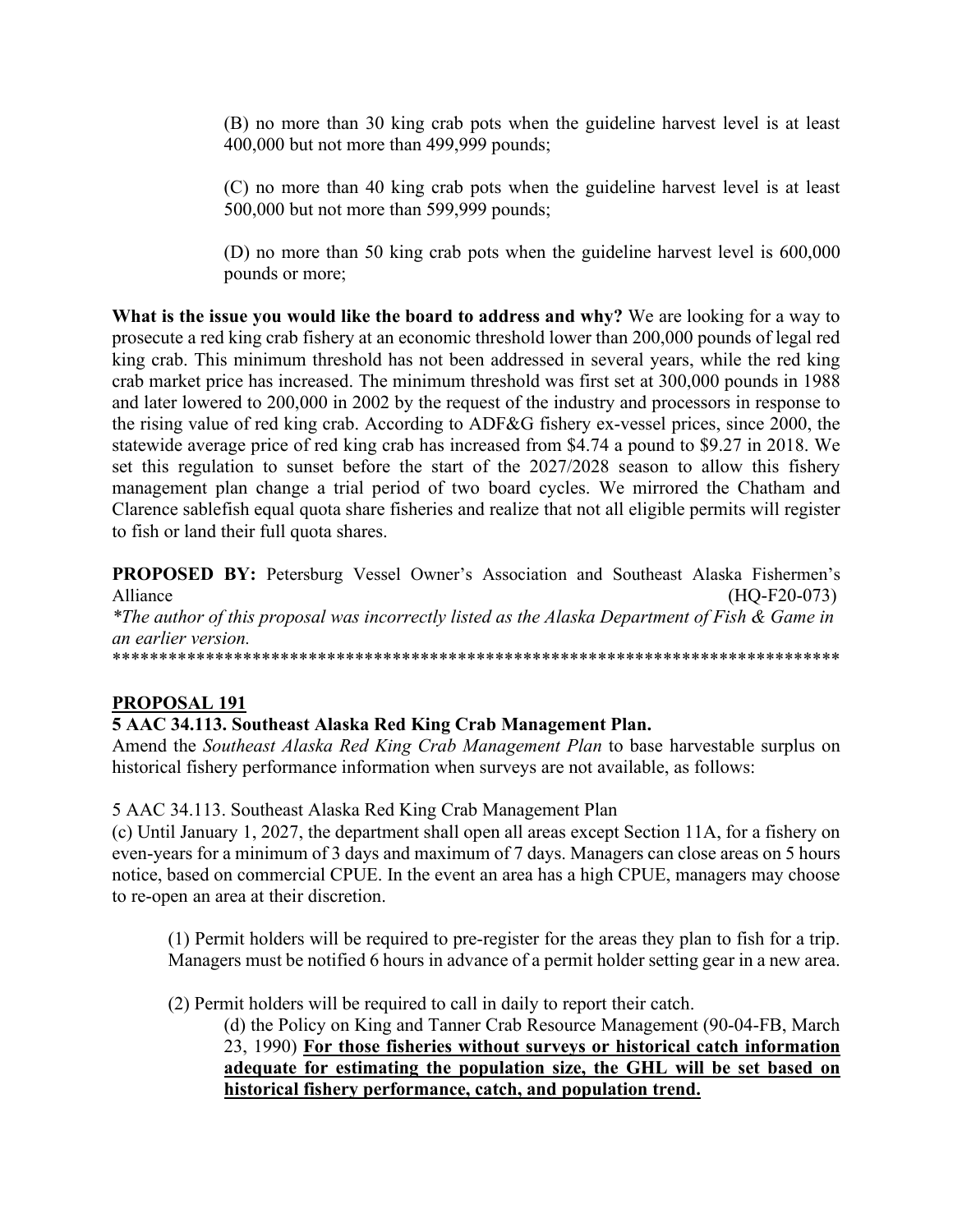**What is the issue you would like the board to address and why?** In the event the funding for the red king crab survey is removed from the ADF&G budget, we are asking ADF&G develop a harvest strategy that relies on fishery performance, catch, and population trend as the main population estimates.

**PROPOSED BY:** Petersburg Vessel Owner's Association and Southeast Alaska Fishermen's Alliance (HQ-F20-074) \*\*\*\*\*\*\*\*\*\*\*\*\*\*\*\*\*\*\*\*\*\*\*\*\*\*\*\*\*\*\*\*\*\*\*\*\*\*\*\*\*\*\*\*\*\*\*\*\*\*\*\*\*\*\*\*\*\*\*\*\*\*\*\*\*\*\*\*\*\*\*\*\*\*\*\*\*\*

## **PROPOSAL 192**

**5 AAC 34.114. Southeast Alaska Golden King Crab Management Plan.**

Establish minimum guideline harvest level and guidance on inseason adjustment of guideline harvest levels in the Southeast Alaska golden king crab fishery, as follows:

5 AAC 34.114. Southeast Alaska Golden King Crab Management Plan

(a) The Southeast Alaska golden king crab fishery shall be managed consistently with the board's Policy on King and Tanner Crab Resource Management (90-04-FB, March 23, 1990), adopted by this reference, and according to the principles set out in this section.

(b) To the extent possible, golden king crab shall be managed as a separate stock in each defined fishing area. The department shall close an area if the abundance of various sizes of male crabs is inadequate to provide for a sustained harvest, or when potentially high effort precludes an orderly fishery.

(c) The department shall base management on historical fishery performance, catch, and population structure information. A lack of adequate information will result in conservative management.

**(d) The Policy on King and Tanner Crab Resource Management (90-04-FB, March 23, 1990) states that a Guideline Harvest Level is a preseason estimate of the level of allowable king and Tanner crab harvest. In those fisheries with accurate population estimates the appropriate harvest rate is applied to the best point estimate to determine the GHL. For those fisheries without surveys or historical catch information adequate for estimating the population size, the GHL will be set based on historical fishery performance, catch, and population trend. Due to the lack of formal assessments and only data being available from the fishery, each Golden King crab area shall open for a set of tides to a pre-season guideline harvest level that is a minimum of 10% of the upper range of the guideline harvest range set for the area. After one set of tides, the GHL can be re-assessed and the fishery will be managed in-season accordingly.** 

**(e) In-season adjustments may be made to the guideline harvest level and length of the fishing season. Information upon which such adjustments are based may include: 1.) overall fishing effort; 2.) catch per unit of effort and rate of harvest; 3.) relative abundance of Golden King crab; 4.) achievement of guideline harvest level (GHL); 5.) proportion of soft-shelled crabs and rate of dead loss; 6.) general information on stock condition including adequacy of**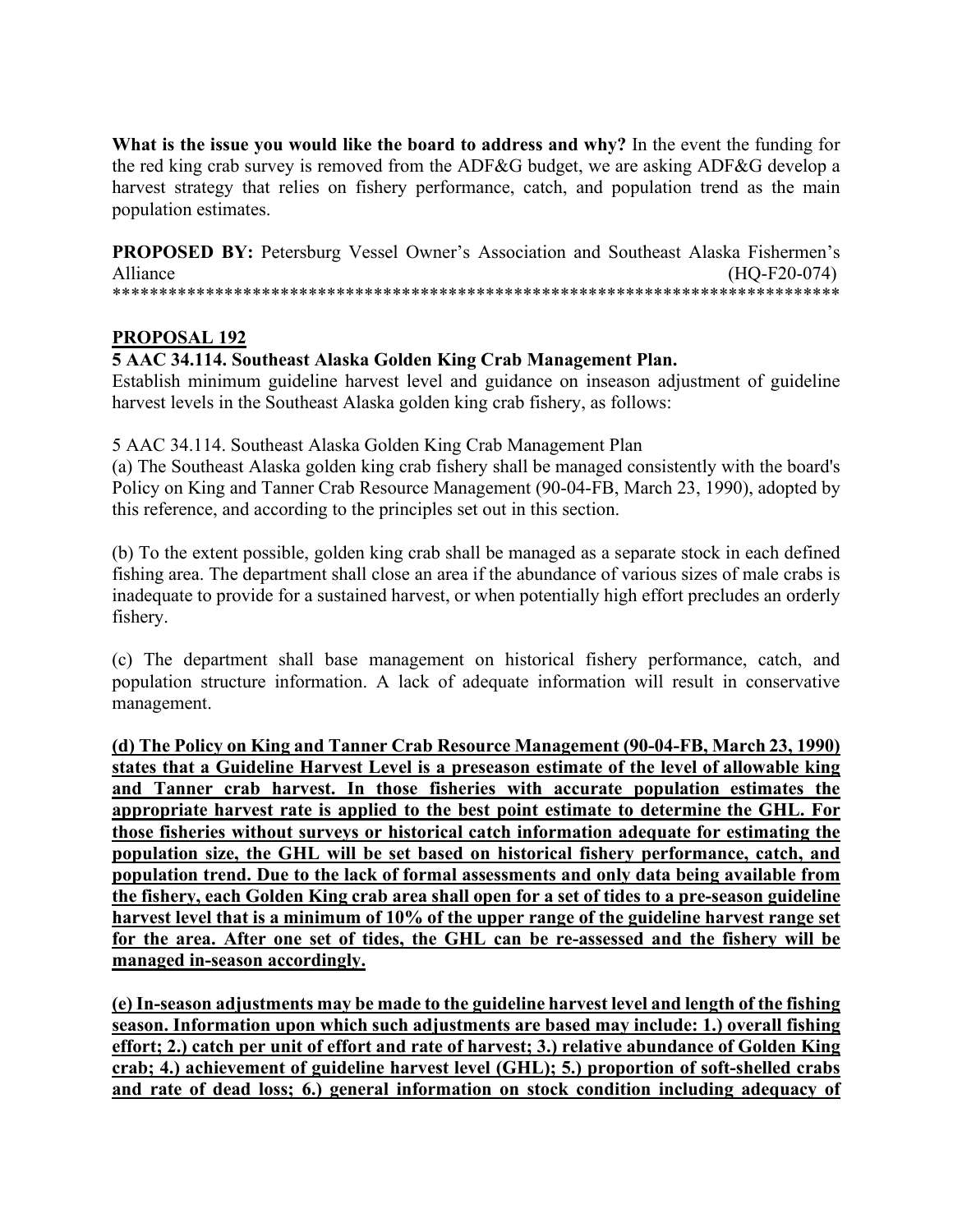reproductive stock; 7.) timeliness and accuracy of catch reporting; 8.) adequacy of subsistence harvests; 9.) the impact of severe or unexpected environmental conditions on the handling and trapping morality of crab; and 10.) other factors that affect ability to meet objectives of the policy. When this information shows that continued fishing effort would jeopardize the reproductive viability of king crab stocks within a registration area, or continued fishing would be counter to the goal and policies established by the Board, the registration area or a portion of the registration area will be closed by Emergency Order.

What is the issue you would like the board to address and why? Amend the Southeast Alaska Golden King Crab Management Plan to further clarify for fishermen the expectations of how the fishery will be managed.

**PROPOSED BY:** Petersburg Vessel Owner's Association and Southeast Alaska Fishermen's Alliance  $(HQ-F20-071)$ 

## **PROPOSAL 193**

5 AAC 34.107. Description of golden king crab fishing areas within Registration Area A. Extend northern boundary of the Southern management area, as follows:

(g) Southern Area: all waters of District 1 and District 2, all waters of District 6 south of a line from Point Colpoys at 56° 20.18' N. lat., 133° 11.90' W. long., to Macnamara Point at 56° 20.18' N. lat., 133° 03.54′ W. long., and all waters of District 7 south of the latitude of [POINT EATON] AT 55° 56.80' N. LAT.] Point Warde 56° 10.43' N. lat.

What is the issue you would like the board to address and why? We would like to extend the northern boundary of the Southern Area to include a portion of statistical area 107-20. We are not asking the guideline harvest level be raised.

**PROPOSED BY:** Petersburg Vessel Owner's Association and Southeast Alaska Fishermen's Alliance  $(HO-F20-072)$ 

## **PROPOSAL 194**

## 5 AAC 34.108. Description of blue king crab fishing areas within Registration Area A.

Remove Glacier Bay from the list of blue king crab fishing areas within Registration Area A, as follows:

5 AAC 34.108 is amended to read:

- (b) The waters of District 11 in
	- (1) Taku Inlet: all waters north of the latitude of Point Bishop at  $58^{\circ}$  12.05' N. lat;
	- (2) Port Snettisham: all waters east of a line from Point Styleman at 57° 58.44' N. lat., 133° 53.88' W. long. to Point Anmer at 57° 56.08' N. lat., 133° 51.01' W long.; and
	- (3) Holkham Bay: all waters east of a line from Point Coke at  $57^{\circ}$  47.33' N. lat., 133° 41.43' W. long. to Point Astley at 57° 42.59' N. lat., 133° 39.07' W. long.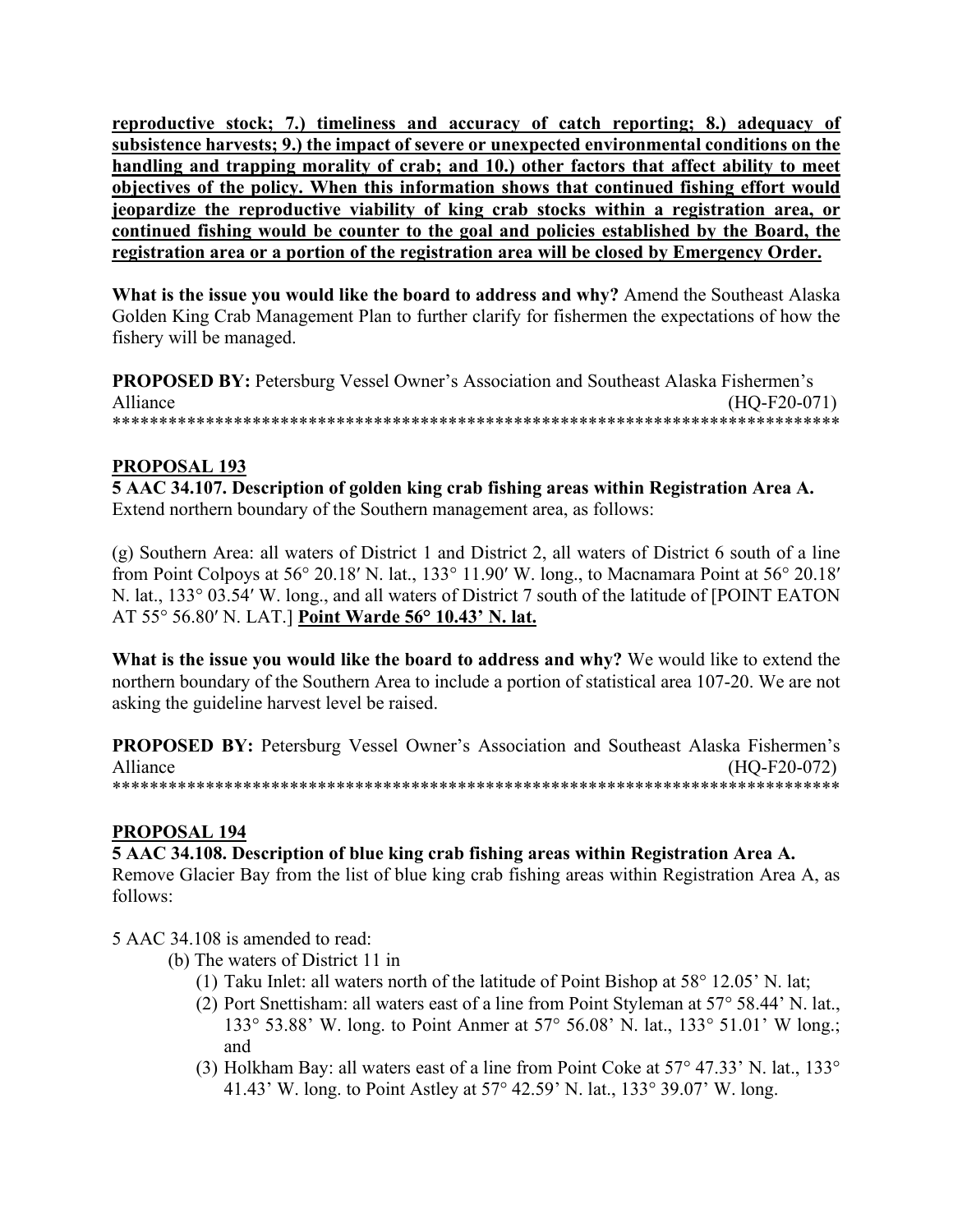### [(c) THE WATERS OF DISTRICT 14 IN GLACIER BAY: ALL WATERS NORTH OF THE LATITUDE OF POINT GUSTAVUS AT 58° 22.79' N. LAT.] **Repealed**.

(d) The waters of District 15 in Lynn Canal: all waters north of the latitude of Point Sherman Light at 58° 51.16' N. lat.

What is the issue you would like the board to address and why? Federal regulations prohibit commercial king crab fishing in Glacier Bay. Removing the reference to Glacier Bay as a blue king crab fishing area will make state regulations consistent with federal regulations for the blue king crab fishery.

**PROPOSED BY:** Alaska Department of Fish and Game (HQ-F20-150) \*\*\*\*\*\*\*\*\*\*\*\*\*\*\*\*\*\*\*\*\*\*\*\*\*\*\*\*\*\*\*\*\*\*\*\*\*\*\*\*\*\*\*\*\*\*\*\*\*\*\*\*\*\*\*\*\*\*\*\*\*\*\*\*\*\*\*\*\*\*\*\*\*\*\*\*\*\*

### **PROPOSAL 195**

## **5 AAC 35.113. Registration Area A Tanner crab harvest strategy**

Extend Tanner crab fishing season in exploratory areas, as follows:

5 AAC 35.113. Registration Area A Tanner crab harvest strategy.

(b)(2) at the end of the initial period, the core areas will close to fishing, and the noncore and exploratory areas will remain open for an additional five days. After the noncore areas close to fishing, the exploratory areas will remain open for an additional twenty-eight days.

**What is the issue you would like the board to address and why?** At the 2018 SE shellfish board of fish meeting the board created a new "exploratory area" for Tanner crab in the exclusive economic zone of Registration Area A that is open for an additional fourteen days after the non core areas close to fishing. There has at this time been no effort in the new exploratory area.

There are several factors that contribute to the lack of effort. The biggest one being adverse weather conditions on the ocean during the fishery (the Registration Area A Tanner fishery has been traditionally prosecuted in bays, inlets and canals. Most fishermen are not set up to safely fish in rough weather).

I would like the board to extend the fishing period of the exploratory area to twenty-eight days after the close of the noncore fishery. Allowing fishermen more flexibility to wait for safer weather, should they choose to fish in the exploratory area.

| <b>PROPOSED BY: Jared Bright</b> | $(EF-F20-068)$ |
|----------------------------------|----------------|
|                                  |                |

### **PROPOSAL 196**

#### **5 AAC 34.125. Lawful gear for Registration Area A.**

Reduce the commercial golden king crab pot limit in waters of Registration Area A from 100 pots per vessel to 80 pots per vessel, as follows:

5 AAC 34.125(b)(2) is amended to read: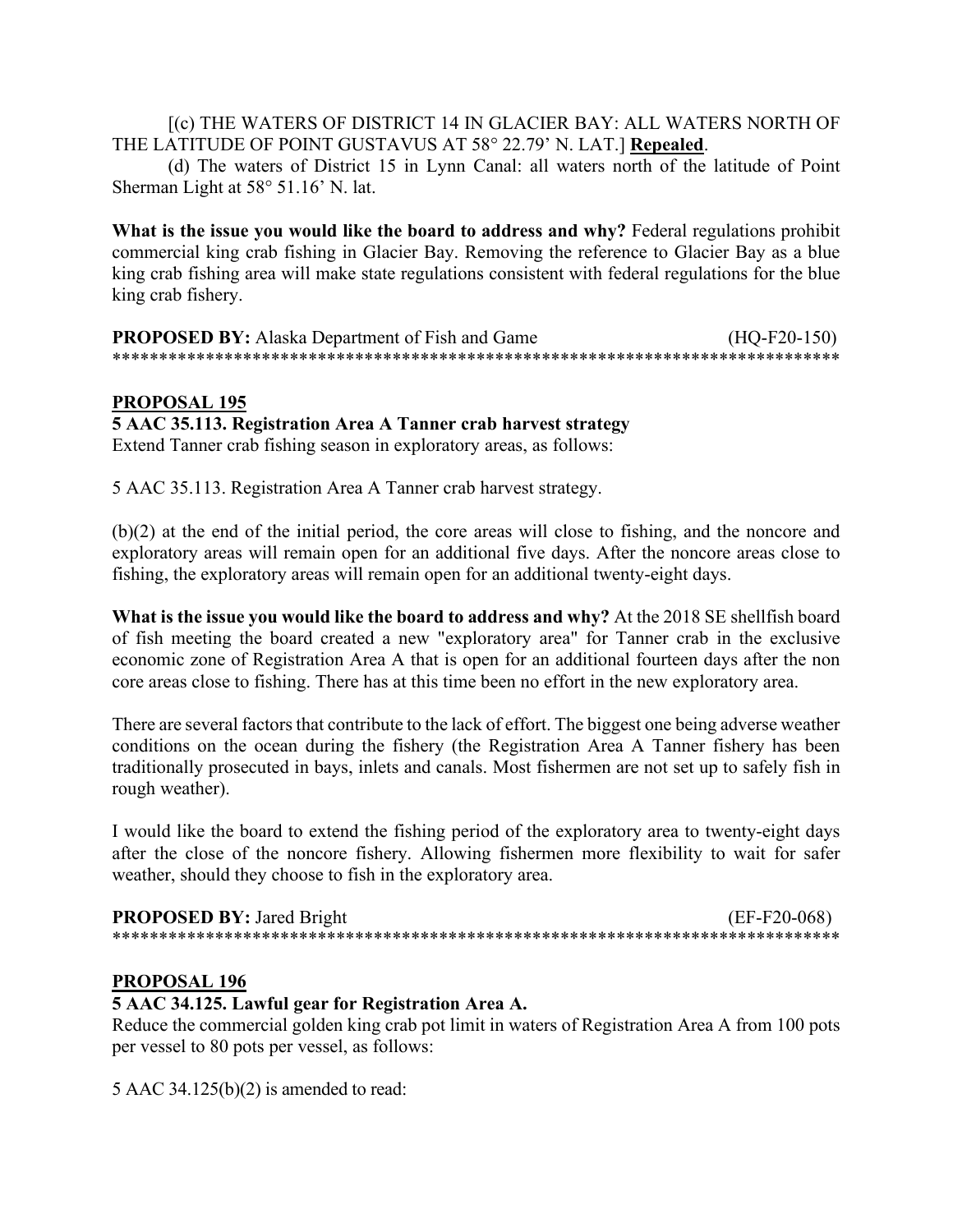(b)(2) when the commercial golden king crab season is open in Registration Area A, and the commercial red king crab or Tanner crab season is closed, no more than **80** [100] king crab pots may be operated from a vessel registered to fish for king crab;

**What is the issue you would like the board to address and why?** A golden king crab pot reduction to 80 pots would mirror the pot limit currently in regulation for the Tanner crab fishery, which has the same start date as the golden king crab fishery. Reducing the number of pots in the fishery will ease fishing pressure on the Southeast Alaskan golden king crab stock and improve management precision in targeting fishery area guideline harvest levels.

**PROPOSED BY:** Alaska Department of Fish and Game (HQ-F20-152) \*\*\*\*\*\*\*\*\*\*\*\*\*\*\*\*\*\*\*\*\*\*\*\*\*\*\*\*\*\*\*\*\*\*\*\*\*\*\*\*\*\*\*\*\*\*\*\*\*\*\*\*\*\*\*\*\*\*\*\*\*\*\*\*\*\*\*\*\*\*\*\*\*\*\*\*\*\*

## **PROPOSAL 197**

### **5 AAC 35.113. Registration Area A Tanner crab harvest strategy.**

Modify Tanner crab harvest strategy definition of core, non-core, and exploratory areas, as follows:

5 AAC 35.113(b) (2) (c) (2,3).

(b)(2) at the end of the initial period, the core areas will close to fishing, and the noncore and exploratory areas will remain open for an additional five days. After the noncore areas close to fishing, the exploratory areas will remain open for an additional fourteen days. After the inside exploratory areas close to fishing, the exclusive economic zone exploratory area will remain open for an additional fourteen days.

(c)(2) "noncore areas" include the following waters in Registration area A:

(any statistical area determined not to have had any pots hauled in the 3 previous years) (3) "exploratory areas" include all waters of Alaska in those portions of districts in Registration Area A that are not described in (1) or (2) of this subsection and in the exclusive economic zone.

**What is the issue you would like the board to address and why?** The current harvest strategy for Tanner crab in registration area A is not meeting the ADF&G goal of optimized economic benefit from fish resources. The core, noncore, and exploratory areas, as currently defined, leave many districts, sub districts, and stat areas of registration area A unfished.

In order to reach the goal of optimized economic benefit any statistical area in the "noncore area" that has been fished in the last three years should be defined as a "noncore area"(in the same way the "core areas" are specifically defined), and any statistical area in the "noncore area" that has not been fished in the last three years should be redefined as "exploratory area", and remain open fourteen days after the "noncore areas" close.

Registration area A is a very large area. In a vessel that makes 8 knots it would take 50+/- hours, depending on the tide/wind, to drive from one end to the other. Many fisherman end up fishing "non core areas" close to where they fished in the "core areas" to avoid losing too much fishing time. Redefining the "noncore areas" that are currently not getting fished to "exploratory areas"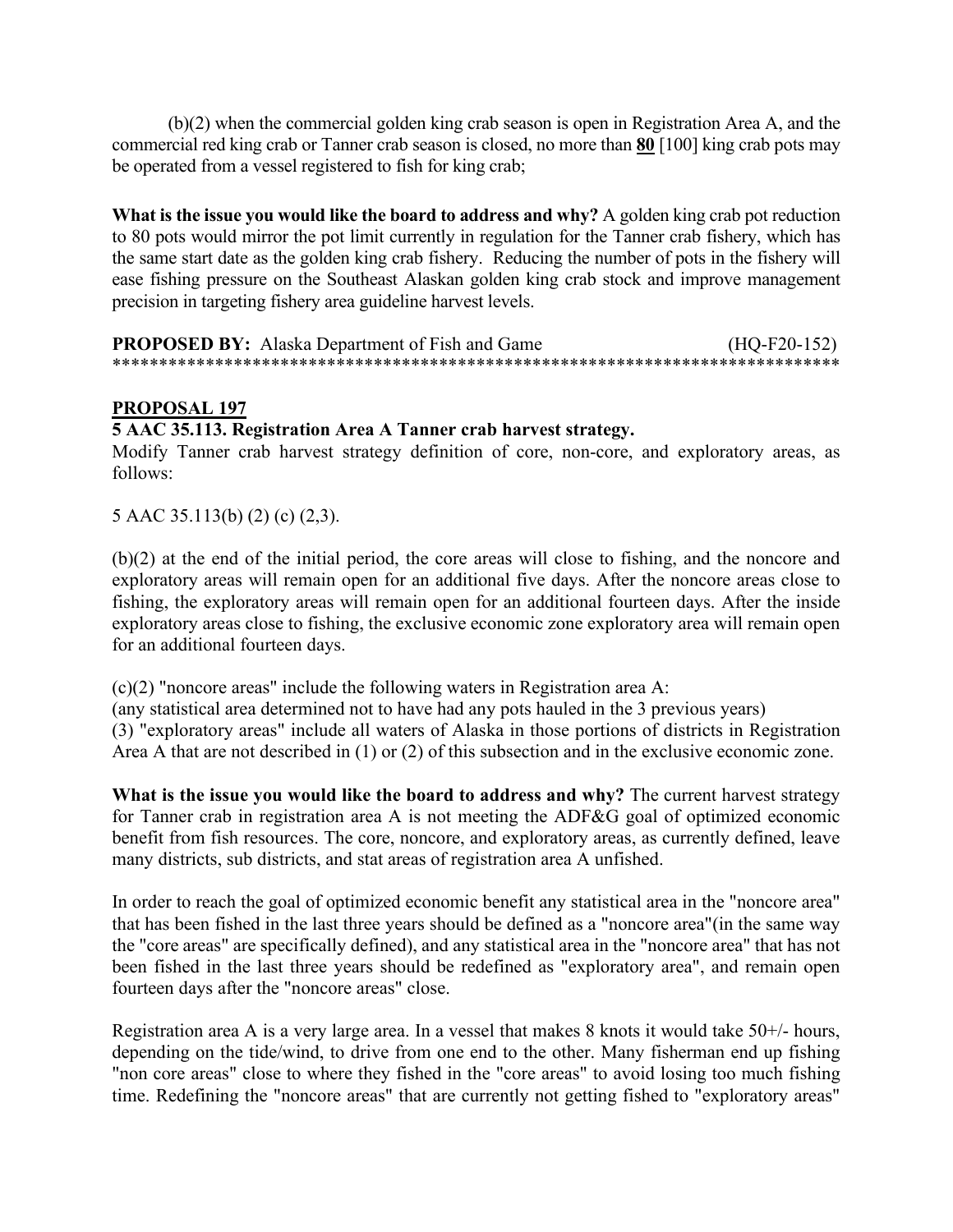and giving fishermen extra time to fish them, would help ADF&G reach its goal of optimizing benefit from the registration area A tanner crab fishery.

#### **PROPOSED BY:** Jared Bright (EF-F20-069) \*\*\*\*\*\*\*\*\*\*\*\*\*\*\*\*\*\*\*\*\*\*\*\*\*\*\*\*\*\*\*\*\*\*\*\*\*\*\*\*\*\*\*\*\*\*\*\*\*\*\*\*\*\*\*\*\*\*\*\*\*\*\*\*\*\*\*\*\*\*\*\*\*\*\*\*\*\*

### **PROPOSAL 198**

### **5 AAC 35.110. Fishing seasons for Registration Area A.**

Establish fixed start date for the Registration Area A commercial Tanner crab fishery, as follows:

**5 AAC 35.110. Fishing seasons for Registration Area A.** (a) Male Tanner Crab may be taken only from 12:00 noon February 20, as announced by emergency order, through May 1.

(b) Leave as currently Written

**What is the issue you would like the board to address and why?** I would like the board to address the issue of a floating start date for the tanner/golden crab fishery. Industry asked for board to adopt current regulation when the golden crab stocks were robust to help with gear being "up" from the tides for hauling and reducing gear tangles. I have 2 main reasons for wanting this regulation changed,

1: Insurance on vessel. The insurance pool our boat is in allows for hull & crew to be insured in 2 week installments with the monthly split on the 15th. With a later fixed start date we and those with similar policies could reduce operating cost when profit margins are getting tighter and tighter.

2: Conflicts between meetings, family travel, and prospect fishing. For those of us that like to go prospect fishing the current regulation makes it difficult to do so if the "start" date falls in the earlier part of the time line allowed. This board meeting is a prime example of such conflict, go "look" around or attend meeting to convey this time conflict. With a spouse and children in the public school system their year usually starts on 2nd Monday so if returning from family trip and helping them get back in the "groove" I'm unable to prospect.

When getting feedback from other permit holders and the Dept. on proposing such a change there were a few issues that could arise. Under current regulation of starting at smallest tide set makes chances of a weather associated with bigger tides a possibility. I don't want the board to change or omit section (b) of current regulation, this is a great tool for dept. to use in helping conduct a safe fishery. The dept. had a concern if fishery started to late and stocks rebounded to warrant longer fishing seasons we might start getting close to spring crab breeding cycle. Industry also brought forth a concern where if too late a start date might make it difficult to switch over to herring or halibut/sablefish in a timely matter. Smaller vessels can't carry their whole string and have to shuttle gear out for wet storage before season. Depending on weather I feel 5 days after vessel comes off lay up insurance should give a window for allowing for this. I would like to see the board adopt a change in regulation to a start date of the 20th of February.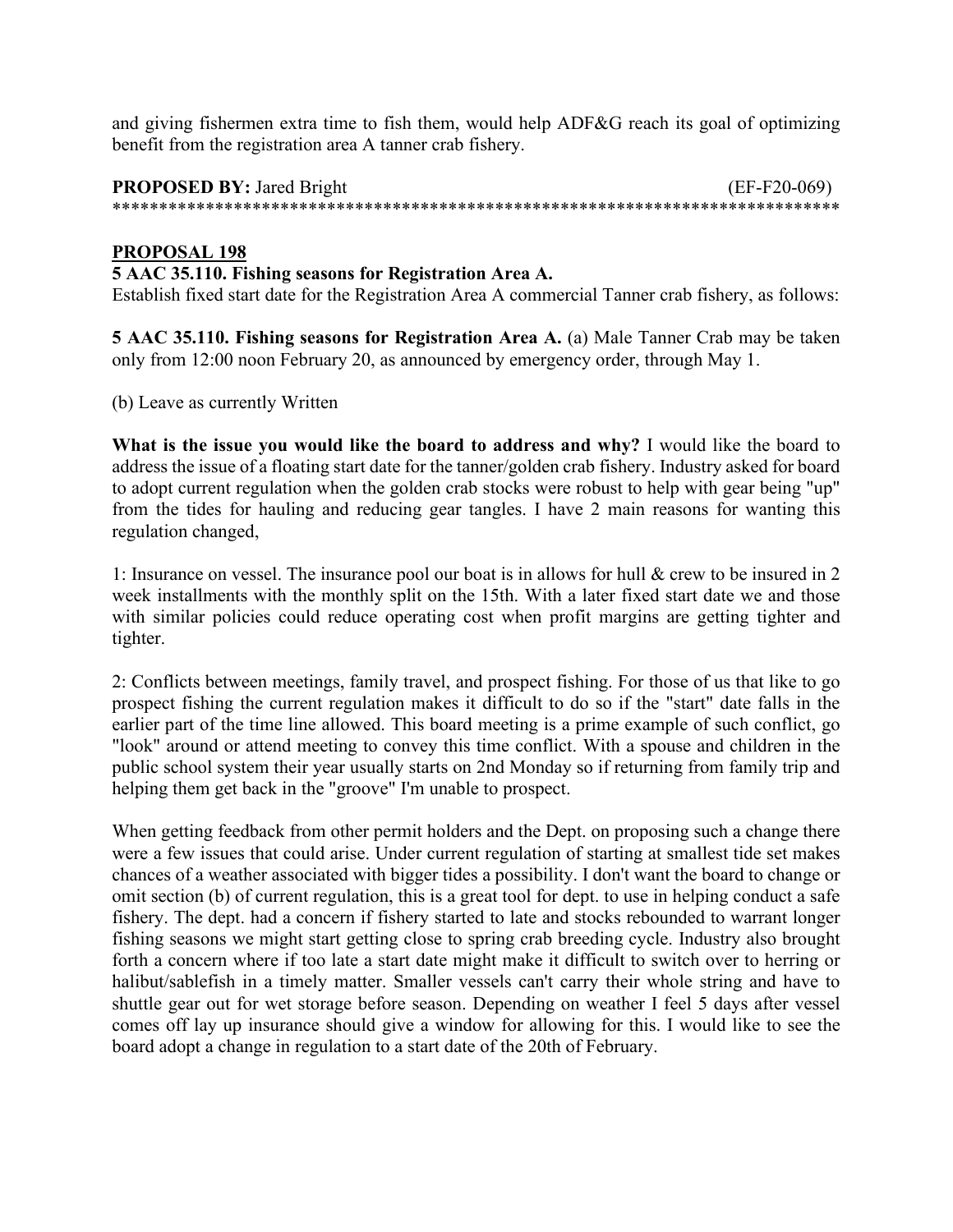### **PROPOSAL 199**

## **5 AAC 34.128. Operation of other gear in Registration Area A.**

Allow operation of personal use, subsistence, or sport Dungeness crab and shrimp pot gear during the commercial king or Tanner crab fishery, as follows:

5 AAC 34.128. Operation of other gear in Registration Area A.

(a) A person or vessel that operates commercial, subsistence, personal use, or sport pots or ring nets, other than [COMMERCIAL] shrimp pots or Dungeness crab pots, during the 30 days immediately before the scheduled opening date of the commercial king crab season in Registration Area A may not participate in that king crab fishery.

(b) Notwithstanding 5 AAC 31.053(d), 5 AAC 32.053(d), and 5 AAC 34.053(2), a person or vessel may operate [COMMERCIAL] shrimp pots or Dungeness crab pots during an open king crab season in Registration Area A if the [COMMERCIAL] shrimp or Dungeness crab season is open in Registration Area A at the same time as the commercial king crab season.

**What is the issue you would like the board to address and why?** At this time it is not legal for a person participating in a commercial king or tanner crab fishery to fish shrimp or Dungeness crab for personal sport or subsistence. At the same time it is legal to do so commercially. It is highly unlikely that a person could harvest legal Tanner or King crab in a shrimp or Dungeness pot. Catch of king or tanner crab in this type of gear is highly unlikely. As written this regulation is only limiting persons from harvesting a resource for their own use.

| <b>PROPOSED BY:</b> Yancey Nilsen and Nels Otness | (EF-F20-007) |
|---------------------------------------------------|--------------|
|                                                   |              |

### **PROPOSAL 200**

**5 AAC 32.150. Closed waters in Registration Area A. and 5 AAC 47.021. Special provisions for seasons, bag, possession, annual, and size limits, and methods and means for the salt waters of the Southeast Alaska Area.**

Close the Dungeness crab commercial and nonresident sport fisheries in the vicinity of Klawock, as follows:

The taking of Dungeness crab by non-residents and commercial Dungeness crab fishermen: in the waters near and surrounding Klawock; east of Entrance Point at 55 31.200N, -133 07.627W extending to a point in Shinaku Inlet at 55 34.721N, -133 13.382W will be closed.

**What is the issue you would like the board to address and why?** Close the waters to nonresident fishing & commercial fishing for Dungeness crab east of Entrance Point at 55 31.200N, - 133 07.627W extending to a point in Shinaku Inlet at 55 34.721N, -133 13.382W.

Klawock has a large tourist population which flood the waters directly in front of Klawock Inlet, Shinaku Inlet, and Big Salt Lake with crab pot gear. The tourists deploy gear in the immediate area surrounding Klawock, they then leave the area of Klawock and Craig to sport fish in outside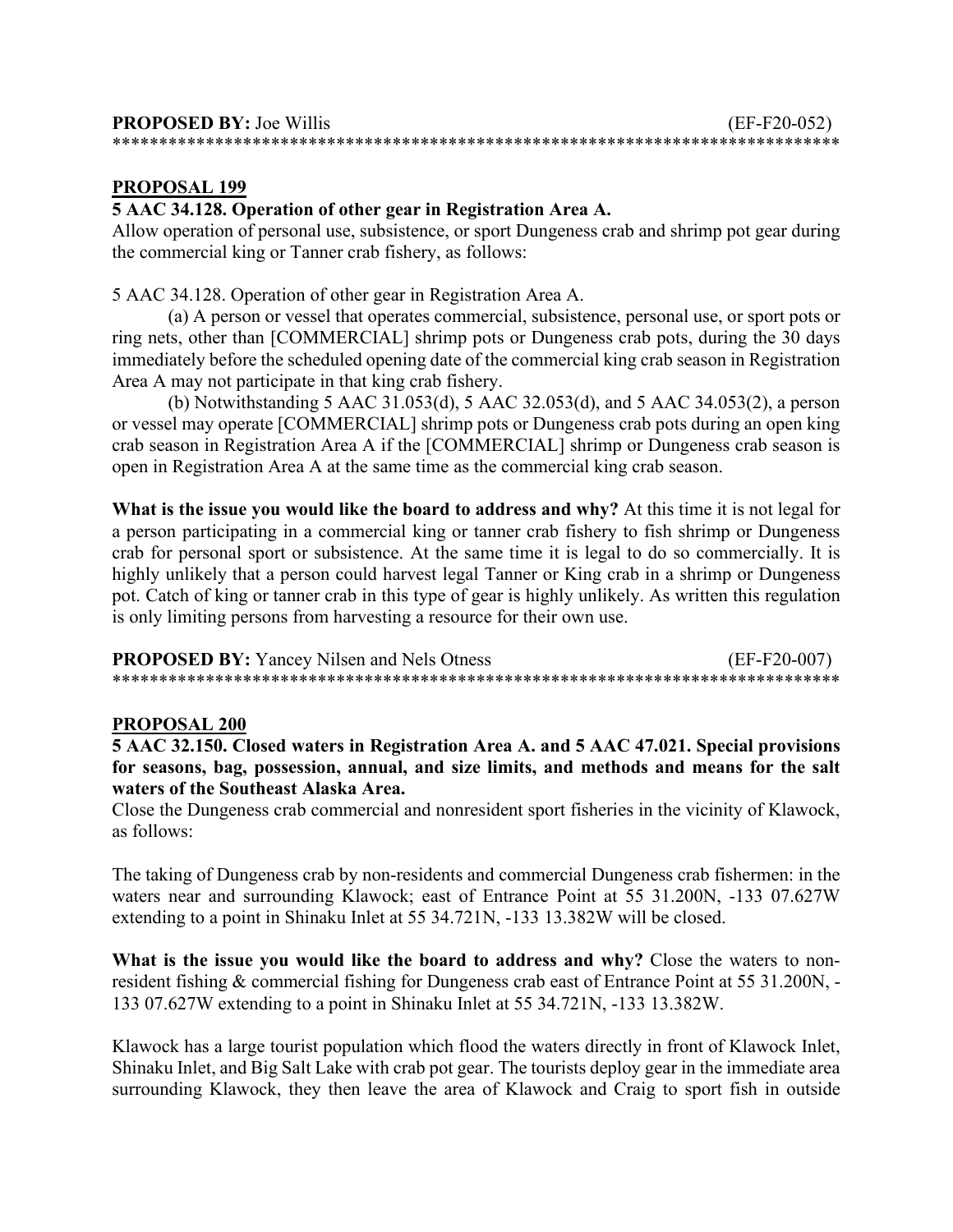waters. The non-resident fishermen check their crab pots when they return to the immediate surrounding waters. Community members of Klawock continue to see the non-resident tourists fish their limits of Dungeness crab pots. Residents of Klawock continue to have direct competition with the non-resident tourists during the summer months as well as the commercial Dungeness crab fishermen during the fall and winter months. Klawock residents are seeking an exceedingly small area surrounding Klawock for a subsistence only area. Klawock is a small community with limited amenities and employment opportunities. A small area closed to both commercial Dungeness fishermen and sport fishermen will allow a sustainable biomass to be harvested by Klawock subsistence fishermen to supplement the high cost of living and depressed economy on Prince of Wales Island. The non-resident sport fishermen would not be impacted by this small closed fishing area as they can go a short distance in closed waters to safely deploy sport fish Dungeness crab pots.

#### **PROPOSED BY:** Klawock Fish and Game Advisory Committee (HQ-F20-059) \*\*\*\*\*\*\*\*\*\*\*\*\*\*\*\*\*\*\*\*\*\*\*\*\*\*\*\*\*\*\*\*\*\*\*\*\*\*\*\*\*\*\*\*\*\*\*\*\*\*\*\*\*\*\*\*\*\*\*\*\*\*\*\*\*\*\*\*\*\*\*\*\*\*\*\*\*\*

### **PROPOSAL 201**

#### **5 AAC 32.150. Closed waters in Registration Area A.**

Expand closed water boundary lines for the Dungeness crab commercial fishery in the Sitka Sound Special Use Area during the summer season, as follows:

In accordance with 5 AAC 32.150, points 3 & 4 are moved northward and extend between Baranof Island to Chichagof Island only during the summer commercial crab fishery (June 15th – August 15th). Points 4 is moved to Nismeni point on Baranof Island (57 33 45 N, 135 24 52 W), and point 3 would be moved to Chichagof Island (57 31 18 N, 135 34 41 W). Sport Dungeness crab fishing and retention in this area is allowed and the bag limits do not change as written in sport fishing regulations.

**What is the issue you would like the board to address and why?** The opportunity to harvest Dungeness crab for sport anglers in the Sitka area during summer months when the commercial fishery is being prosecuted is extremely limited without locals spending significant expense for fuel, bait, and effort. The reduction in opportunity for sport anglers is likely exacerbated in areas where sea otters are found, and as a greater number of commercial Dungeness crab permit holders have shifted effort to the Sitka area. Spring Dungeness crab opportunity is impacted during this time because many otherwise legal crab are molting and are not retained by sport anglers. During the summer months when there are a greater proportion of quality crabs (non-molting), locals sport anglers may catch many crab in each pot, but the proportion of legal males with a carapace equal to or greater than 6.5 inches are in very low proportion due to the commercial harvest effort. To ameliorate this, I suggest that the Board of Fish move the summer commercial crab boundary. The northern boundary would be between Nismeni Point on Baranof Island, and would extend west to Chichagof Island.

| <b>PROPOSED BY:</b> Sitka Fish and Game Advisory Committee | $(HQ-F20-086)$ |
|------------------------------------------------------------|----------------|
|                                                            |                |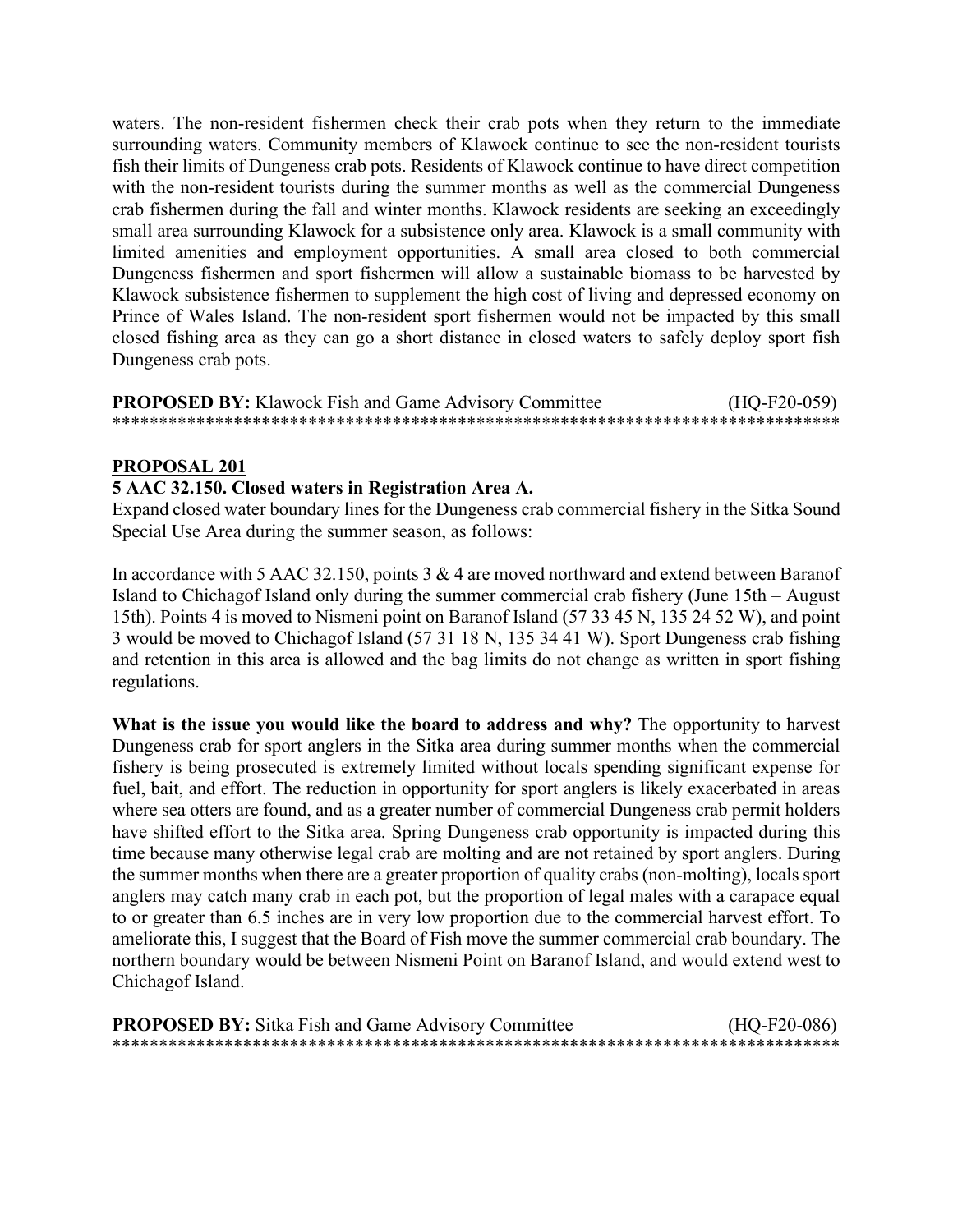## PROPOSAL 202

### 5 AAC 32.150. Closed waters in Registration Area A.

Reduce waters closed to Dungeness crab commercial fishing in Tenakee Inlet, as follows:

Amend 5 AAC 32.150(2) as follows: "waters of Tenakee Inlet north of 57.46' N. lat. and between 135. 06.50' W. long. and 135 18.18' W. long."

What is the issue you would like the board to address and why? The closed waters described in AAC 32.150(2) exceed the needs of a community of fewer than 150 people. These waters have become a honeypot for yacht charters.

| <b>PROPOSED BY: Peter Roddy</b> | $(EF-F20-092)$ |
|---------------------------------|----------------|
|                                 |                |

### **PROPOSAL 203**

### 5 AAC 32.150. Closed waters in Registration Area A.

Repeal closed waters for Dungeness crab commercial fishing in Merrifield Bay and Port Protection, as follows:

Repeal 5 AAC 32.150(3).

What is the issue you would like the board to address and why? Port Althorp is closed to commercial Dungeness crab fishing. Elohim Cove, the nearest post office, has a population of fewer than 25 people. This past February there were fewer than ten residents. There are, in fact, as many commercial lodges catering to non-residents as there are residents. Reserving the crab resource for the benefit of non-residents cannot be justified.

| <b>PROPOSED BY: Peter Roddy</b> | $(EF-F20-082)$ |
|---------------------------------|----------------|
|                                 |                |

#### **PROPOSAL 204**

5 AAC 47.021. Special provisions for seasons, bag, possession, annual, and size limits, and methods and means for the salt waters of the Southeast Alaska Area.

Close the Dungeness crab sport fishery in the vicinity of Coffman Cove, as follows:

5 AAC 47.021(i)(3)In the Prince of Wales Island vicinity – Dungeness crab may not be taken in the waters of Coffman Cove south and west of a line extending from a point at 56'01.348'N lat., 132'49.673"W long, to a point located at 56"01.711'N lat., 132'51.008'W long.;

What is the issue you would like the board to address and why? The residents of Coffman Cove have a large tourist population who flood the waters directly in front of Coffman Cove. The tourists then leave Coffman Cove in their boats to fish the waters outside Coffman Cove and check their Dungeness crab pots when they return. The non-resident tourists' fish their limits of Dungeness crab pots. Residents of Coffman Cove continue to have direct competition between the non-resident tourists during the summer months as well as the commercial Dungeness crab fishermen. Local Residents are seeking a very small area directly in front the City of Coffman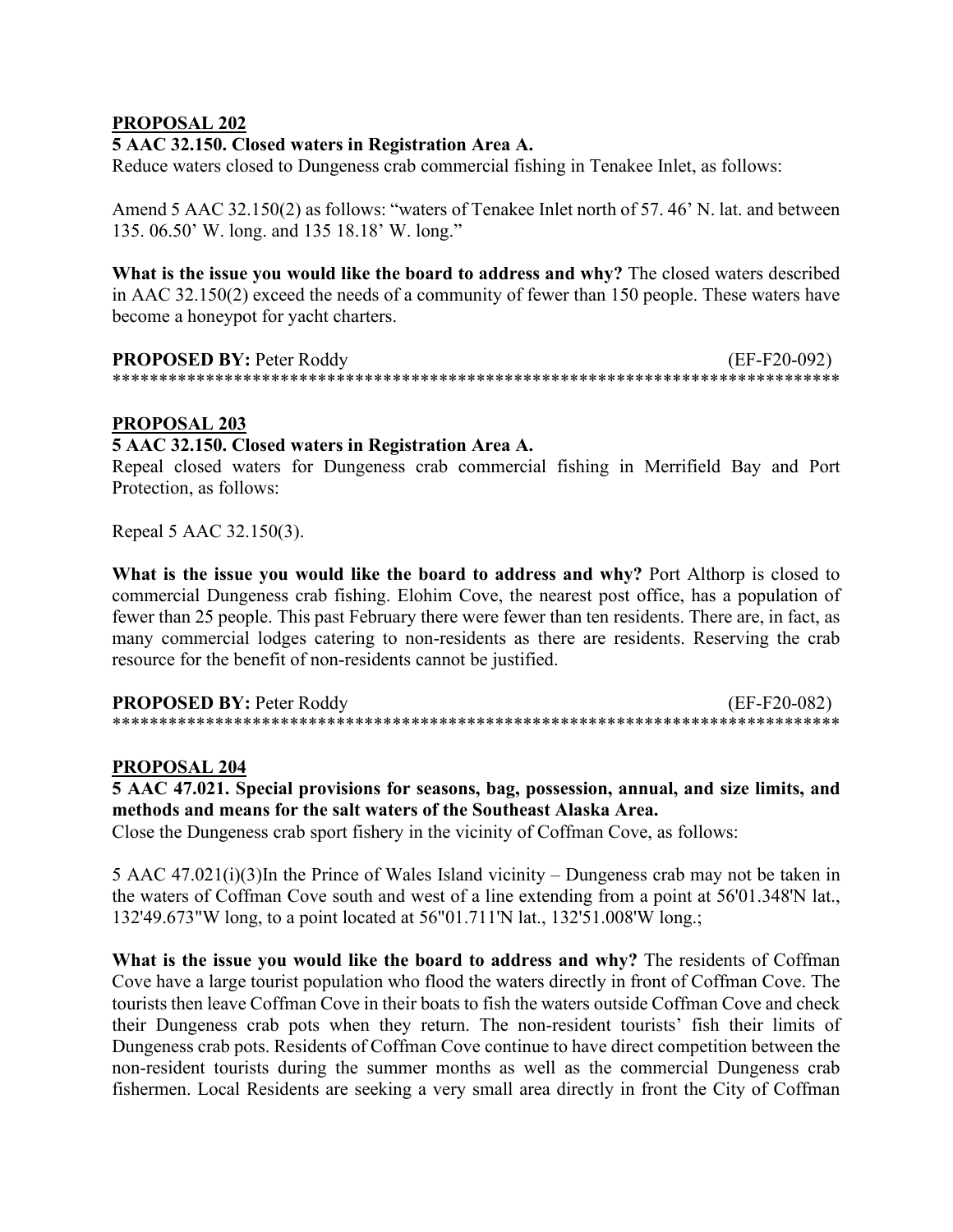Cove for a subsistence only area. Coffman Cove is a small community with mostly seasonal based employment. A small area closed to both commercial Dungeness crab fishing and sport fishing will allow a sustainable biomass to be harvested by Coffman Cove subsistence fisherman to supplement the high cost of living on Prince of Wales Island. The non-resident sport fishermen would not be impacted by this small area closed fishing area as they can go a short distance to deploy their Dungeness crab pots.

**PROPOSED BY:** East Prince of Wales Fish and Game Advisory Committee (EF-F20-085) \*\*\*\*\*\*\*\*\*\*\*\*\*\*\*\*\*\*\*\*\*\*\*\*\*\*\*\*\*\*\*\*\*\*\*\*\*\*\*\*\*\*\*\*\*\*\*\*\*\*\*\*\*\*\*\*\*\*\*\*\*\*\*\*\*\*\*\*\*\*\*\*\*\*\*\*\*\*

### **PROPOSAL 205**

### **5 AAC 32.150. Closed waters in Registration Area A.**

Close waters in Coffman Cove to commercial fishing for Dungeness crab, as follows:

5 AAC 32.150(#) waters Coffman Cove north and west of a line extending from a point at 56'05.806'N lat., 133'06.520"W long, to a point located at 56"05.616'N lat., 133'07.333'W long.;

**What is the issue you would like the board to address and why?** The residents of Coffman Cove have commercial Dungeness crab fisherman adjacent to their community. The commercial Dungeness crab fleet has seen an increased in sea otters in other areas of Southeast Alaska and very low numbers of Dungeness crab in those areas. During commercial Dungeness crab season, some commercial Dungeness crab fishermen insist that they shall fish directly adjacent to Coffman Cove and in direct competition with the residents of Coffman Cove. Coffman Cove is a small community with mostly seasonal employment. A small area closed to taking Dungeness crab commercially continue to allow a sustainable biomass to be harvested by Coffman Cove subsistence fisherman to supplement the high cost of living on Prince of Wales Island. At the same time, with the high non-resident summer tourist population in Coffman Cove, a separate proposal has been submitted to close an area to sport fishing for Dungeness crab. The commercial Dungeness crab fleet would not be impacted by this small closed fishing area.

**PROPOSED BY:** East Prince of Wales Fish and Game Advisory Committee (EF-F20-086) \*\*\*\*\*\*\*\*\*\*\*\*\*\*\*\*\*\*\*\*\*\*\*\*\*\*\*\*\*\*\*\*\*\*\*\*\*\*\*\*\*\*\*\*\*\*\*\*\*\*\*\*\*\*\*\*\*\*\*\*\*\*\*\*\*\*\*\*\*\*\*\*\*\*\*\*\*\*

#### **PROPOSAL 206**

**5 AAC 47.021. Special provisions for seasons, bag, possession, annual, and size limits, and methods and means for the salt waters of the Southeast Alaska Area.**

Close the Dungeness crab sport fishery in the vicinity of Whale Pass, as follows:

5 AAC 47.021(i)(3)In the Prince of Wales Island vicinity – Dungeness crab may not be taken in the waters near Whale Pass north and west of a line extending from a point at 56'05.806'N lat., 133'06.520"W long, to a point located at 56"05.616'N lat., 133'07.333'W long.;

**What is the issue you would like the board to address and why?** Whale Pass has a large tourist population which floods the waters directly in front of the residences of Whale Pass. Members of Whale Pass continue to see these non-resident tourists' fish their limits of Dungeness crab pots as well as check other people's pots in the vicinity. Residents of Whale Pass continue to have direct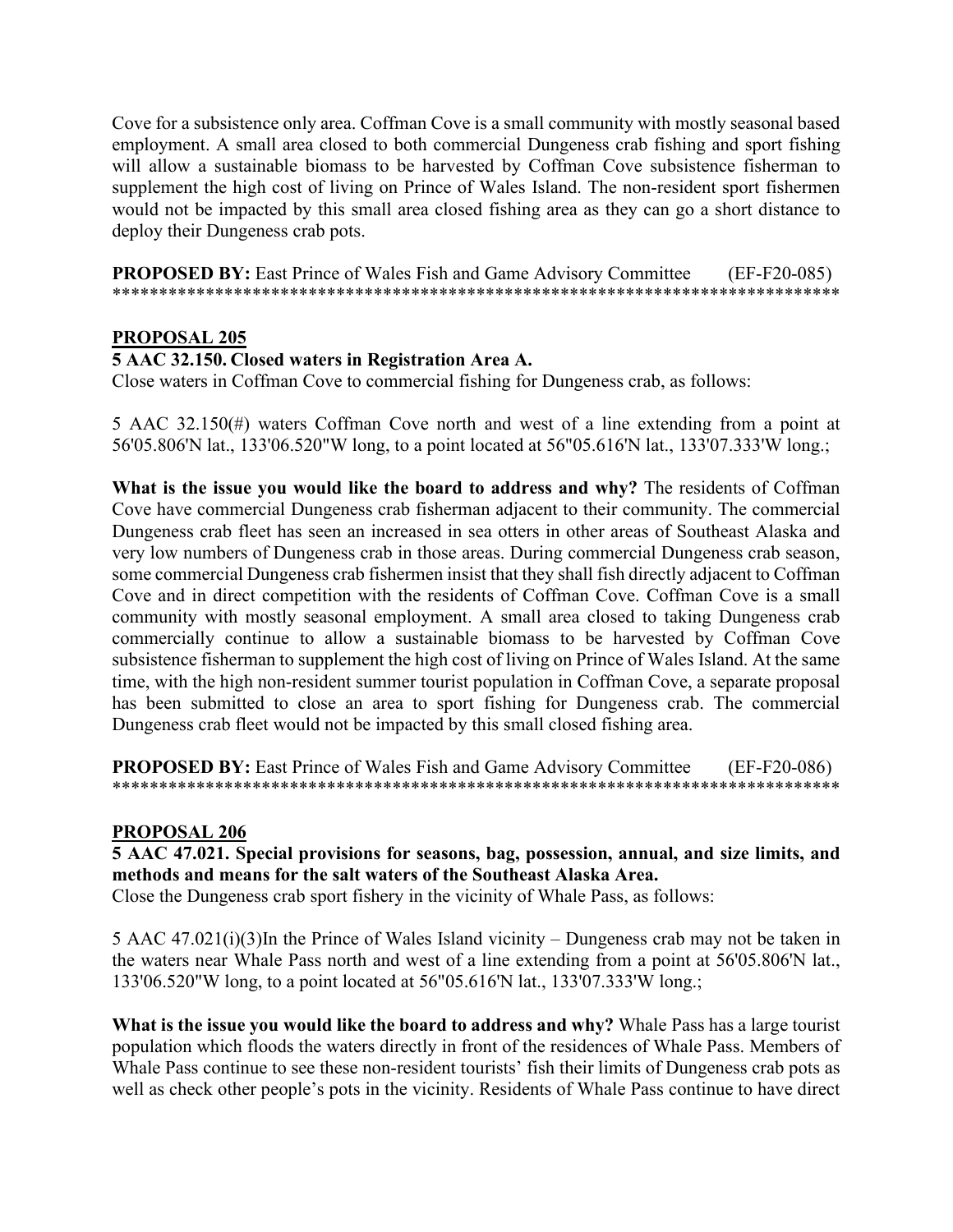competition between the non-resident tourists during the summer months as well as the commercial Dungeness crab fishermen in the fall and winter months. Local Residents are seeking a very small area directly in front the City of Whale Pass for a subsistence only area. Whale Pass is a small community with very few jobs and amenities. A small area closed to both commercial Dungeness crab fishing and sport fishing will allow a sustainable biomass to be harvested by Whale Pass subsistence fisherman to supplement the high cost of living and depressed economy on Prince of Wales Island. The non-resident sport fishermen would not be impacted by this small area closed fishing area as they can go a short distance (furthest distance is a mile) in protected waters to deploy sport fish Dungeness crab pots.

**PROPOSED BY:** East Prince of Wales Fish and Game Advisory Committee (EF-F20-084) \*\*\*\*\*\*\*\*\*\*\*\*\*\*\*\*\*\*\*\*\*\*\*\*\*\*\*\*\*\*\*\*\*\*\*\*\*\*\*\*\*\*\*\*\*\*\*\*\*\*\*\*\*\*\*\*\*\*\*\*\*\*\*\*\*\*\*\*\*\*\*\*\*\*\*\*\*\*

### **PROPOSAL 207**

### **5 AAC 32.150. Closed waters in Registration Area A.**

Close waters in Whale Pass to commercial fishing for Dungeness crab, as follows:

5 AAC 32.150(#) waters of Whale Pass north and west of a line extending from a point at 56'05.806'N lat., 133'06.520"W long, to a point located at 56"05.616'N lat., 133'07.333'W long.;

**What is the issue you would like the board to address and why?** The residents of Whale Pass have commercial Dungeness crab fishermen directly in front of their homes during the fall Dungeness crab season as permitted under 5 AAC 32.110(2)(B). The commercial Dungeness crab fleet has seen an increased in sea otters in other areas of Southeast Alaska and very low numbers of Dungeness crab in those areas. During the fall and winter months some commercial Dungeness crab fishermen insist that they shall fish directly in Whale Pass and in direct competition with the residents of Whale Pass. Whale Pass is a small community with very few jobs and amenities. A small increase to the area closed to taking Dungeness crab commercially year round will continue to allow a sustainable biomass to be harvested by Whale Pass subsistence fisherman to supplement the high cost of living and depressed economy on Prince of Wales Island. At the same time, with the high summer population of tourists in Whale Pass, a separate proposal has been submitted to close the same area to sport fishing for Dungeness crab. The commercial Dungeness crab fleet would not be impacted by this small area closed fishing area.

If this proposal is enacted, 5 AAC 32.110(2)(B) could be repealed.

**PROPOSED BY:** East Prince of Wales Fish and Game Advisory Committee (EF-F20-080) \*\*\*\*\*\*\*\*\*\*\*\*\*\*\*\*\*\*\*\*\*\*\*\*\*\*\*\*\*\*\*\*\*\*\*\*\*\*\*\*\*\*\*\*\*\*\*\*\*\*\*\*\*\*\*\*\*\*\*\*\*\*\*\*\*\*\*\*\*\*\*\*\*\*\*\*\*\*

#### **PROPOSAL 208**

### **5 AAC 32.150. Closed waters in Registration Area A.**

Close waters in Kasaan Bay to commercial fishing for Dungeness crab, as follows:

5 AAC 32.150(#) waters of Kasaan Bay north of a line that stretches from Adams Point located at 55'32.921'N lat., 132'26.426"W long, to Mound Point located at 55"34.508'N lat., 132'33.957'W long.;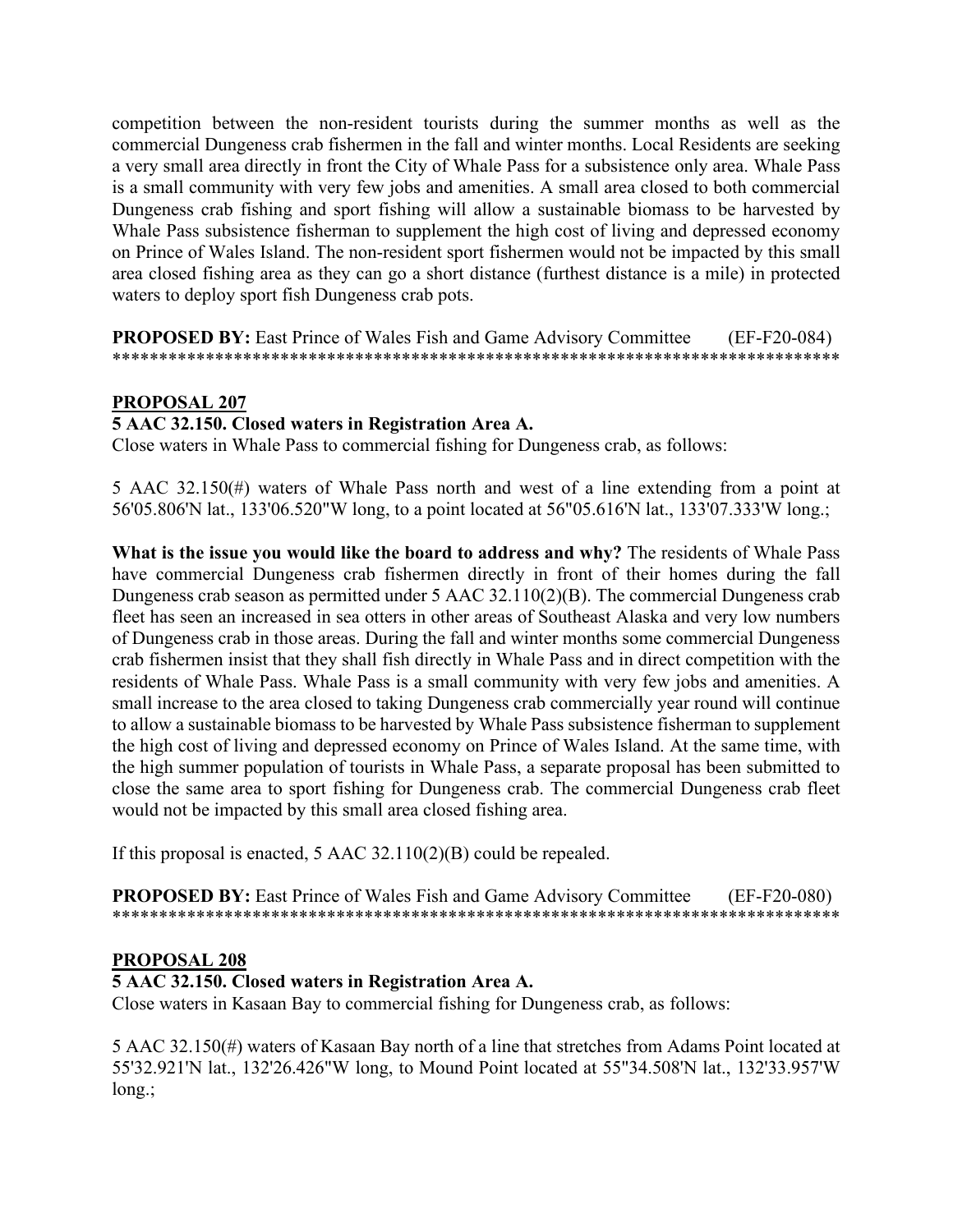What is the issue you would like the board to address and why? The residents of Kasaan have continued to see an increased presence of commercial Dungeness crab fisherman in Kasaan Bay. The commercial Dungeness crab fleet has seen an increased in sea otters in other areas of Southeast Alaska and very low numbers of Dungeness crab in those areas. During the summer of 2019, a sea otter was observed for the first time in Kasaan Bay. A small increase to the area closed to taking Dungeness crab commercially will continue to allow a sustainable biomass to be harvested by subsistence fisherman to supplement the high cost of living and depressed economy on Prince of Wales Island. The commercial Dungeness crab fleet would not be impacted by this small closed fishing area.

**PROPOSED BY:** East Prince of Wales Fish and Game Advisory Committee  $(EF-F20-079)$ 

### **PROPOSAL 209**

5 AAC 47.021. Special provisions for seasons, bag, possession, annual, and size limits, and methods and means for the salt waters of the Southeast Alaska Area.

Reduce the number of crab pots allowed and the Dungeness crab bag limit for nonresident anglers in District 3, as follows:

Reduce non-resident crab pot in-possession limit in District 3 to four (4) pots per vessel, two (2) crab pots per person with a daily harvest limit of two (2) legal sized male crab per day.

What is the issue you would like the board to address and why? Harvest of shellfish has become a challenge for rural Alaska residents. Reducing non-resident crab pot in-possession limit and harvest limit will help increase biomass for sustained harvesting for Alaskan Residents.

**PROPOSED BY:** Klawock Fish and Game Advisory Committee  $(HQ-F20-057)$ 

#### **PROPOSAL 210**

#### 5 AAC 32.150. Closed waters in registration Area A.

Establish waters closed to commercial fishing for Dungeness crab in Sukwaan Strait, as follows:

5 AAC 32.150. Closed waters in registration Area A; the following waters will be closed to the taking of Dungeness crab.

#### $(19)$

EXCLUDING SUKWAAN STRAITS FROM ROUND POINT 55\*.125064; -132.688544 ACROSS TO EEK POINT 55\*13770; -132.666874 NORTH TO THE HEAD OF NATZUHINI BAY 55\*270024; -132.849299 EXTENDING WEST TO THE OPENINGS OF NORTH PASS 55\*210175; -132961267 TO 55\*207138; -132938232 AND SOUTH PASS 55.168517; -132.893346 TO 55\*.163067;-132890543.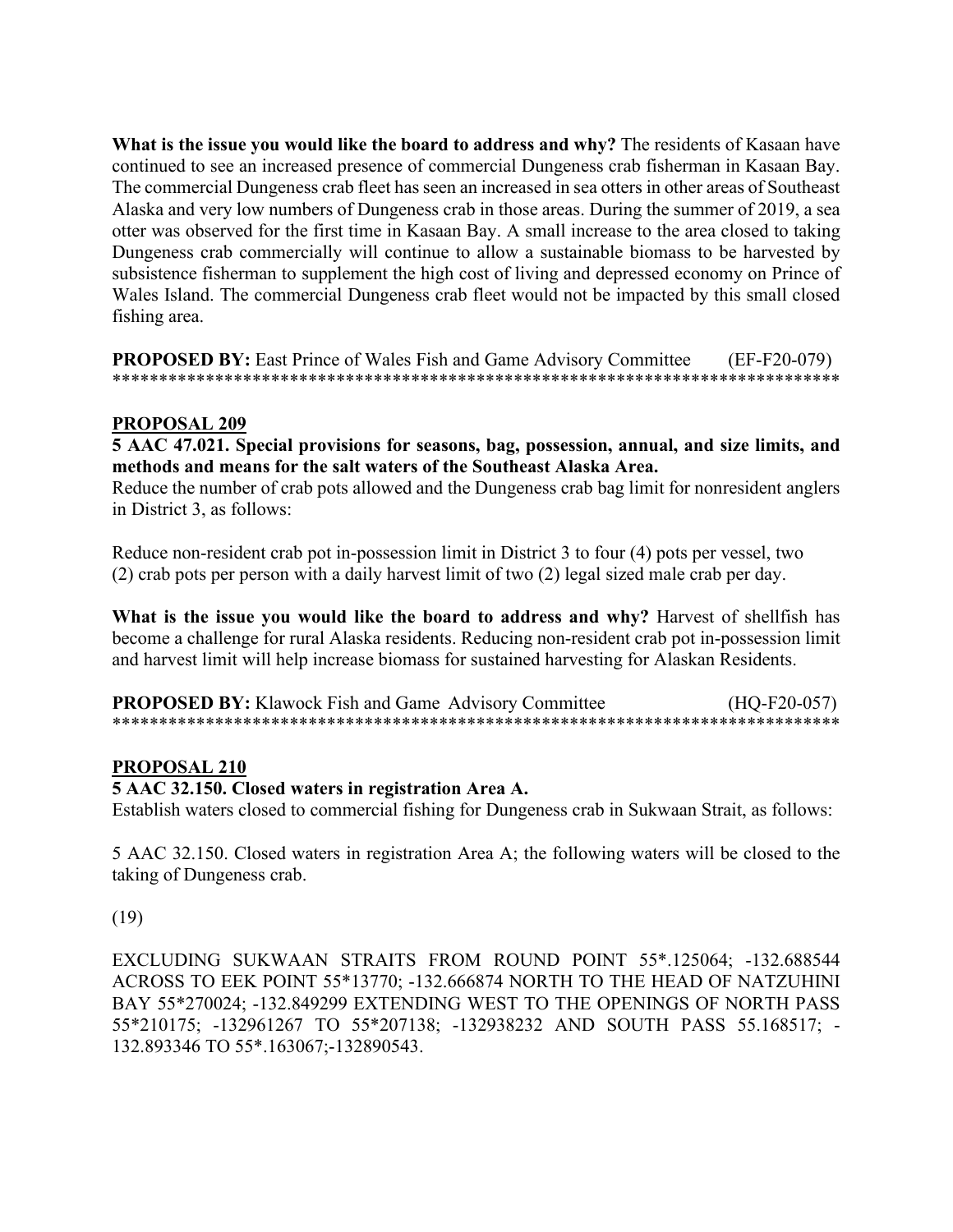What is the issue you would like the board to address and why? Hydaburg has a long history of utilizing and protecting the local crab stocks. In recent years, declines in other areas of southeast has moved commercial crab boats into the local area. Couple this with a huge surge in sea otters to the area, we are seeing a drastic impact to the local crab stocks. We need to close the area to the commercial fishery to protect the stock for the local users to still provide an opportunity to participate in the personal use and sport fishery. The Prince of Wales area has seen a drastic decline in Dungeness crab due to predation by sea otters, with most communities unable to get crab in customary and traditional areas. It is imperative that we close these areas to protect a limited stock.

| <b>PROPOSED BY:</b> Anthony Christianson | $(EF-F20-056)$ |
|------------------------------------------|----------------|
|                                          |                |

### **PROPOSAL 211**

#### 5 AAC 32.110. Fishing seasons for Registration Area A.

Repeal and amend Dungeness crab fishing season in Sitka Sound Special Use Area, as follows:

Repeal AAC 32.110(2)(A). Amend AAC 110(2)(C) to read "Section 13-B."

What is the issue you would like the board to address and why? The season in 13-B was shortened by the Board at a meeting where Sitka's representative went rogue and disobeyed the advisory committee's instructions.

**PROPOSED BY: Peter Roddy**  $(EF-F20-097)$ 

### PROPOSAL 212

5 AAC 32.052. Dungeness crab pot gear storage requirements.

Extend pot storage allowance after fishery closure, as follows:

Amend regulation to allow at least 7 days to remove pots from water following the Nov. 30 closure in Area A.

What is the issue you would like the board to address and why? As written regulation does not allow a reasonable amount of time to remove stored pots from the water following the November 30 closure in most of Registration Area A. The regulations should be amended to allow at least 7 days to remove pots from the water. This would be consistent with the time allowed at the August 15 closure.

| <b>PROPOSED BY: Peter Roddy</b> | $(EF-F20-100)$ |
|---------------------------------|----------------|
|                                 |                |

#### **PROPOSAL 213**

5 AAC 32.052. Dungeness crab pot gear storage requirements. Extend pot storage allowance after fishery closure, as follows: